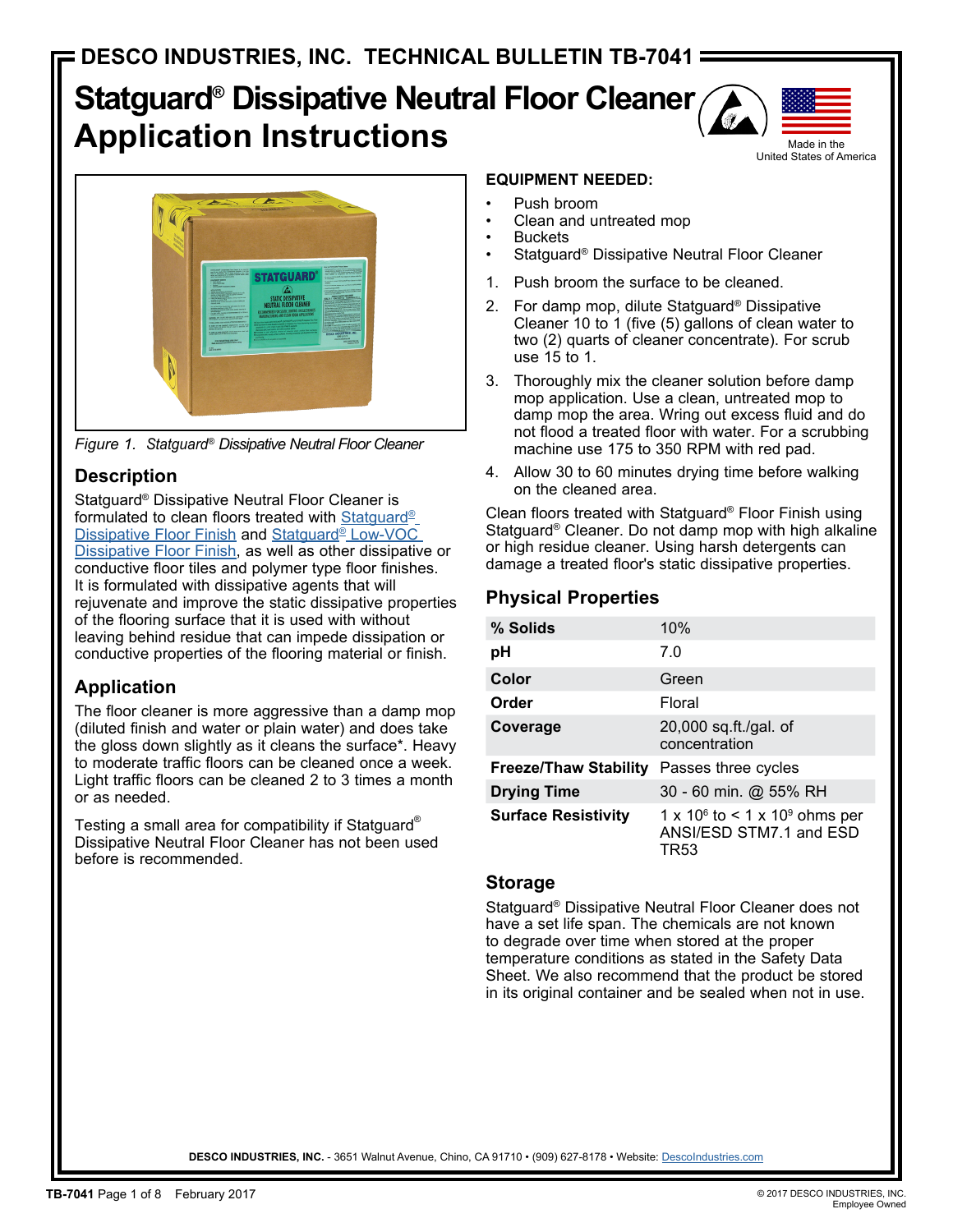**RoHS, REACH, and Conflict Minerals Statement** See the Desco Industries RoHS, REACH, and Conflict Minerals Statement: http://www.descoindustries.com/ROHS.aspx

**Desco Industries Limited Warranty** See the Desco Industries Limited Warranty: http://www.descoindustries.com/Warranty.aspx

**Statguard® Dissipative Neutral Floor Cleaner is available from these Desco Industries brands:**

## **DESCO**

#### **for service and support in North America**

| 2.5 Gallons | 10561 |
|-------------|-------|
| 5.0 Gallons | 10566 |

#### **(STATGUARD** FLOORING)

#### **for service and support in North America**

| 2.5 Gallons | 46030 |
|-------------|-------|
| 5.0 Gallons | 46031 |

### **CHARLESWATER**

|           | for service and support in United Kingdom |  |
|-----------|-------------------------------------------|--|
| 10 Litres | 71045                                     |  |

## **Vermason**

#### **for service and support in United Kingdom**

10 Litres 220522

## **DESCO ASIA**

#### **for service and support in Asia**

| 10 Liters | 10561 |
|-----------|-------|
| 20 Liters | 10566 |

## **DESCOJAPAN**

#### **for service and support in Japan**

| 10 Liters | 10561 |
|-----------|-------|
| 20 Liters | 10566 |

**DESCO INDUSTRIES, INC.** - 3651 Walnut Avenue, Chino, CA 91710 • (909) 627-8178 • Website: DescoIndustries.com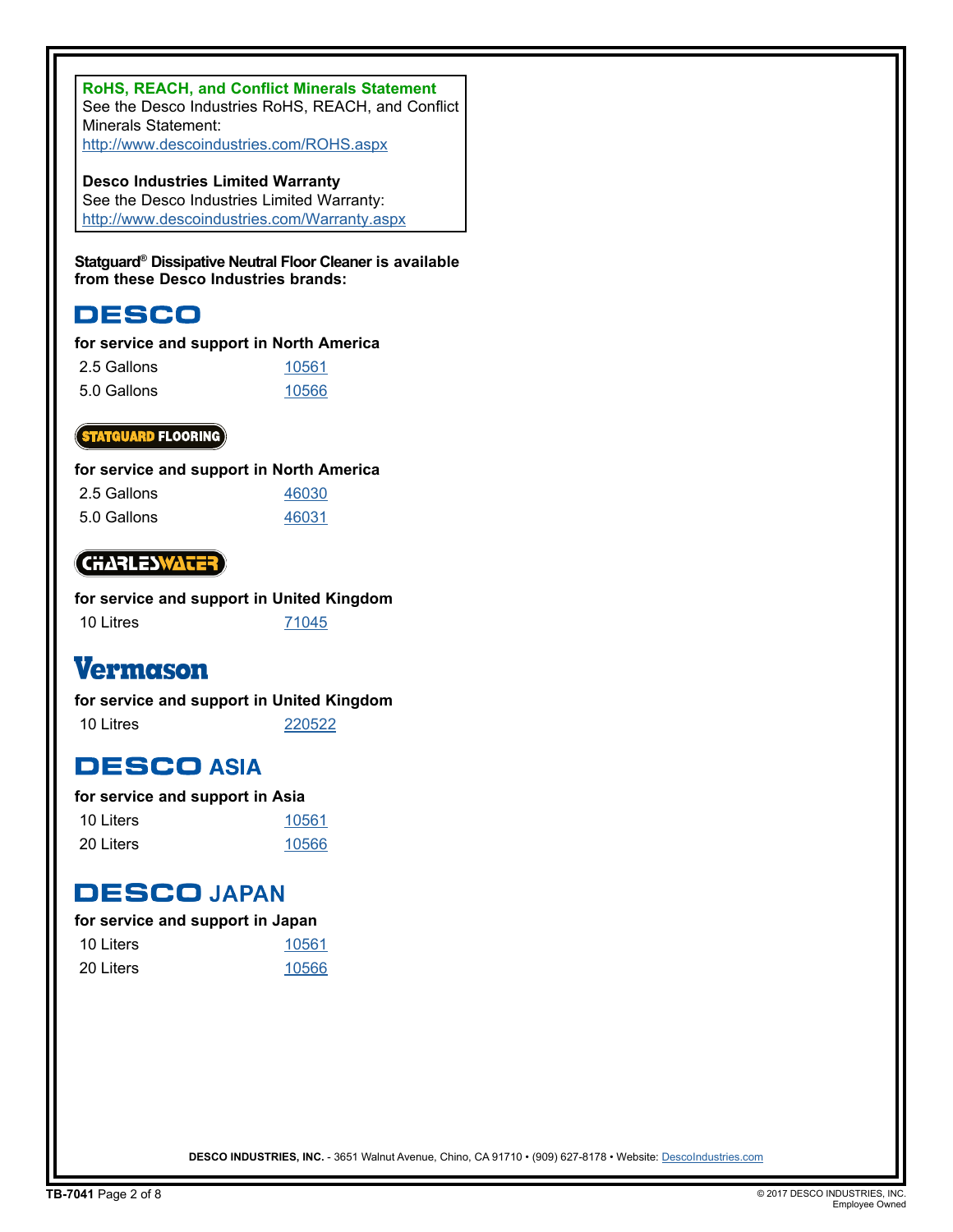| <b>Safety Data Sheet</b>                                                                            | Flammability<br><b>NFPA Designation 704</b><br>(Red)<br>Health<br>0                                                                                                                                                                                                                                                                                                                                                                               |  |
|-----------------------------------------------------------------------------------------------------|---------------------------------------------------------------------------------------------------------------------------------------------------------------------------------------------------------------------------------------------------------------------------------------------------------------------------------------------------------------------------------------------------------------------------------------------------|--|
| May be used to comply with ANSI Z400.1-2004, 29<br>CFR 1910.1200, Regulation (EC) No 1272/2008 (CLP | (Blue)<br>Degree of Hazard                                                                                                                                                                                                                                                                                                                                                                                                                        |  |
| Regulation) and GHS. Standards must be consulted for                                                | 0<br>$4 =$ Extreme<br>$1 =$ Slight<br>Instability<br>$3 = High$<br>$0 =$ Insignificant                                                                                                                                                                                                                                                                                                                                                            |  |
| specific requirements.                                                                              | (Yellow)<br>$2 =$ Moderate<br>Special Hazard                                                                                                                                                                                                                                                                                                                                                                                                      |  |
| Revision Date: 2016-12-01                                                                           | HMIS RATING: Health 1, Flammability 0, Physical Hazard 0, Personal Protection B                                                                                                                                                                                                                                                                                                                                                                   |  |
|                                                                                                     | SECTION 1 — IDENTIFICATION OF THE SUBSTANCE/MIXTURE AND OF THE COMPANY/UNDERTAKING                                                                                                                                                                                                                                                                                                                                                                |  |
| <b>1.1 Product identifiers</b>                                                                      |                                                                                                                                                                                                                                                                                                                                                                                                                                                   |  |
| Product Name:                                                                                       | Statguard <sup>®</sup> Dissipative Neutral Floor Cleaner                                                                                                                                                                                                                                                                                                                                                                                          |  |
| EC No.:<br><b>REACH Registration No.:</b>                                                           | None<br>None                                                                                                                                                                                                                                                                                                                                                                                                                                      |  |
| CAS No.:                                                                                            | None                                                                                                                                                                                                                                                                                                                                                                                                                                              |  |
|                                                                                                     | 1.2 Relevant identified uses of the substance or mixture and uses advised against                                                                                                                                                                                                                                                                                                                                                                 |  |
| Identified use:                                                                                     | Cleaner, Floor                                                                                                                                                                                                                                                                                                                                                                                                                                    |  |
| 1.3 Details of the supplier of the safety data sheet                                                |                                                                                                                                                                                                                                                                                                                                                                                                                                                   |  |
| Manufacturer:                                                                                       | Desco Industries, Inc.                                                                                                                                                                                                                                                                                                                                                                                                                            |  |
|                                                                                                     | One Colgate Way.                                                                                                                                                                                                                                                                                                                                                                                                                                  |  |
|                                                                                                     | Canton, MA 02021<br>781-821-8370                                                                                                                                                                                                                                                                                                                                                                                                                  |  |
| Email Address:                                                                                      | Service@DescoIndustries.com                                                                                                                                                                                                                                                                                                                                                                                                                       |  |
| 1.4 Emergency telephone number                                                                      |                                                                                                                                                                                                                                                                                                                                                                                                                                                   |  |
| <b>Emergency Number:</b>                                                                            | 781-821-8370                                                                                                                                                                                                                                                                                                                                                                                                                                      |  |
| <b>SECTION 2 - HAZARDS IDENTIFICATION</b>                                                           |                                                                                                                                                                                                                                                                                                                                                                                                                                                   |  |
| 2.1 Classification of substance or mixture                                                          |                                                                                                                                                                                                                                                                                                                                                                                                                                                   |  |
| Acute toxicity (Oral)                                                                               | Category 4                                                                                                                                                                                                                                                                                                                                                                                                                                        |  |
| <b>Skin Corrosion/irritation</b>                                                                    | Category 2                                                                                                                                                                                                                                                                                                                                                                                                                                        |  |
| Serious eye damage/eye irritation                                                                   | Category 2A                                                                                                                                                                                                                                                                                                                                                                                                                                       |  |
| Reproductive toxicity                                                                               | Category 2                                                                                                                                                                                                                                                                                                                                                                                                                                        |  |
| Specific Target Organ Toxicity<br>(Single Exposure)                                                 | Category 2 (nervous system)                                                                                                                                                                                                                                                                                                                                                                                                                       |  |
| Specific Target Organ Toxicity<br>(Repeated Exposure)                                               | Category 2 (nervous system, kidney)                                                                                                                                                                                                                                                                                                                                                                                                               |  |
| Hazardous to the aquatic environment Category 1                                                     |                                                                                                                                                                                                                                                                                                                                                                                                                                                   |  |
| (Acute)<br>Hazardous to the aquatic environment Category 3                                          |                                                                                                                                                                                                                                                                                                                                                                                                                                                   |  |
| (Long term)                                                                                         |                                                                                                                                                                                                                                                                                                                                                                                                                                                   |  |
| 2.2 Label elements                                                                                  |                                                                                                                                                                                                                                                                                                                                                                                                                                                   |  |
| Symbol:                                                                                             | Health Hazard, Exclamation Point                                                                                                                                                                                                                                                                                                                                                                                                                  |  |
| Signal word:                                                                                        | Warning                                                                                                                                                                                                                                                                                                                                                                                                                                           |  |
| Hazard statements:                                                                                  | (H302): Harmful if swallowed.<br>(H315): Causes skin irritation.<br>(H319): Causes serious eye irritation.<br>(H361): Suspected of damaging fertility or the unborn child.<br>(H371): May cause damage to organs (nervous system).<br>(H373): May cause damage to organs through prolonged or repeated<br>exposure (nervous system, kidney).<br>(H400): Very toxic to aquatic life.<br>(H412): Harmful to aquatic life with long-lasting effects. |  |
|                                                                                                     | DESCO INDUSTRIES, INC. - 3651 Walnut Avenue, Chino, CA 91710 • (909) 627-8178 • Website: Descolndustries.com                                                                                                                                                                                                                                                                                                                                      |  |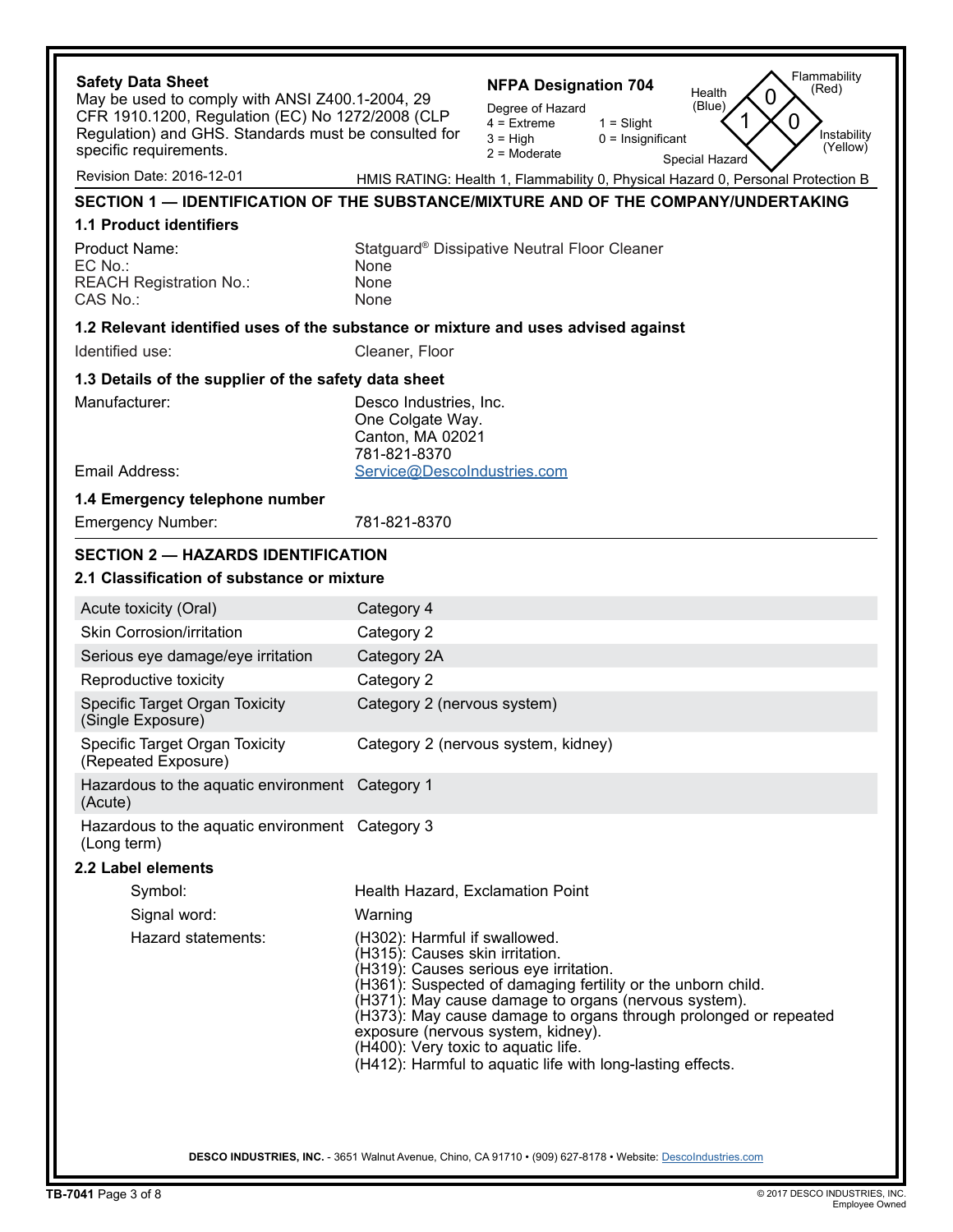| Precautionary statements:                                                      | (P301+312+330): IF SWALLOWED: Call a POISON CENTER or doctor/<br>physician if you feel unwell. Rinse mouth.<br>(P302+352): IF ON SKIN: Wash with plenty of soap and water.<br>(P332+313): IF skin irritation occurs: Get medical advice/attention.<br>(P305+351+338): IF IN EYES: Rinse cautiously with water for<br>several minutes. Remove contact lenses if present and easy to do.<br>Continue rinsing.<br>(P337+313): IF eye irritation persists: Get medical advice/attention.<br>(P308+313): IF exposed or concern: Get medical advice/attention.<br>(P309+311): IF exposed or if you feel unwell: call a POISON CENTER or<br>doctor/physician.                                                                                                                                                                                                                                                                                                                   |
|--------------------------------------------------------------------------------|--------------------------------------------------------------------------------------------------------------------------------------------------------------------------------------------------------------------------------------------------------------------------------------------------------------------------------------------------------------------------------------------------------------------------------------------------------------------------------------------------------------------------------------------------------------------------------------------------------------------------------------------------------------------------------------------------------------------------------------------------------------------------------------------------------------------------------------------------------------------------------------------------------------------------------------------------------------------------|
|                                                                                | (P102): Keep out of reach of children.<br>(P201): Obtain special instructions before use.<br>(P202): Do not handle until all safety precautions have been read and<br>understood.<br>(P233): Keep containers tightly closed.<br>P260): Do not breathe dust/fume/gas/mist/vapors/spray.<br>P262): Do not get in eyes, on skin or on clothing.<br>P264): Wash mouth, skin, and eyes thoroughly after handling.<br>P270): Do not eat, drink or smoke when using this product.<br>P273): Avoid release to the environment.<br>(P280): Wear protective gloves/protective clothing/eye protection/face<br>protection.<br>(P281): Use personal protective equipment as required.<br>(P362+364): Take off contaminated clothing and wash before reuse.<br>P391): Collect spillage. Hazardous to the aquatic environment<br>P405): Store locked up.<br>(P501): Dispose of contents/container in compliance with all Federal, State/<br>Provincial and local laws and regulations. |
| 2.3 Other hazards                                                              |                                                                                                                                                                                                                                                                                                                                                                                                                                                                                                                                                                                                                                                                                                                                                                                                                                                                                                                                                                          |
| N/A                                                                            |                                                                                                                                                                                                                                                                                                                                                                                                                                                                                                                                                                                                                                                                                                                                                                                                                                                                                                                                                                          |
| <b>SECTION 3 - COMPOSITION/INFORMATION ON INGREDIENTS</b>                      |                                                                                                                                                                                                                                                                                                                                                                                                                                                                                                                                                                                                                                                                                                                                                                                                                                                                                                                                                                          |
|                                                                                |                                                                                                                                                                                                                                                                                                                                                                                                                                                                                                                                                                                                                                                                                                                                                                                                                                                                                                                                                                          |
| 3.2 Mixture                                                                    | <b>CAS No.</b>                                                                                                                                                                                                                                                                                                                                                                                                                                                                                                                                                                                                                                                                                                                                                                                                                                                                                                                                                           |
| <b>Hazardous Ingredients</b><br>Trade Secret 120505MA106                       | Weight %<br>$5 - 25%$                                                                                                                                                                                                                                                                                                                                                                                                                                                                                                                                                                                                                                                                                                                                                                                                                                                                                                                                                    |
| <b>SECTION 4 - FIRST AID MEASURES</b><br>4.1 Description of first aid measures |                                                                                                                                                                                                                                                                                                                                                                                                                                                                                                                                                                                                                                                                                                                                                                                                                                                                                                                                                                          |
| Eye Contact                                                                    | Flush with water for at least 15 minutes. Remove contact lenses if present<br>and easy to do. Continue rinsing. If eye irritation persists: Get medical<br>advice/attention.                                                                                                                                                                                                                                                                                                                                                                                                                                                                                                                                                                                                                                                                                                                                                                                             |
| <b>Skin Contact</b>                                                            | Wash with soap and water. If skin irritation occurs: Get medical advice/<br>attention.                                                                                                                                                                                                                                                                                                                                                                                                                                                                                                                                                                                                                                                                                                                                                                                                                                                                                   |
| Ingestion                                                                      | Rinse mouth. DO NOT induce vomiting, may cause damage to mouth,                                                                                                                                                                                                                                                                                                                                                                                                                                                                                                                                                                                                                                                                                                                                                                                                                                                                                                          |
| Inhalation                                                                     | throat, or esophagus. Contact a physician.<br>Move subject to fresh air. Get medical advice/attention.                                                                                                                                                                                                                                                                                                                                                                                                                                                                                                                                                                                                                                                                                                                                                                                                                                                                   |
| 4.2 Most important symptoms and effects, both acute and delayed                |                                                                                                                                                                                                                                                                                                                                                                                                                                                                                                                                                                                                                                                                                                                                                                                                                                                                                                                                                                          |
| N/A<br>N/A                                                                     | 4.3 Indication of any immediate medical attention and special treatment needed                                                                                                                                                                                                                                                                                                                                                                                                                                                                                                                                                                                                                                                                                                                                                                                                                                                                                           |
| <b>SECTION 5 - FIRE FIGHTING MEASURES</b>                                      |                                                                                                                                                                                                                                                                                                                                                                                                                                                                                                                                                                                                                                                                                                                                                                                                                                                                                                                                                                          |
| 5.1 Extinguishing media<br>Suitable Extinguishing Media                        | The product is not flammable. Extinguish fire using media suitable for                                                                                                                                                                                                                                                                                                                                                                                                                                                                                                                                                                                                                                                                                                                                                                                                                                                                                                   |
| Unsuitable Extinguishing Methods                                               | surrounding fire.<br>N/A                                                                                                                                                                                                                                                                                                                                                                                                                                                                                                                                                                                                                                                                                                                                                                                                                                                                                                                                                 |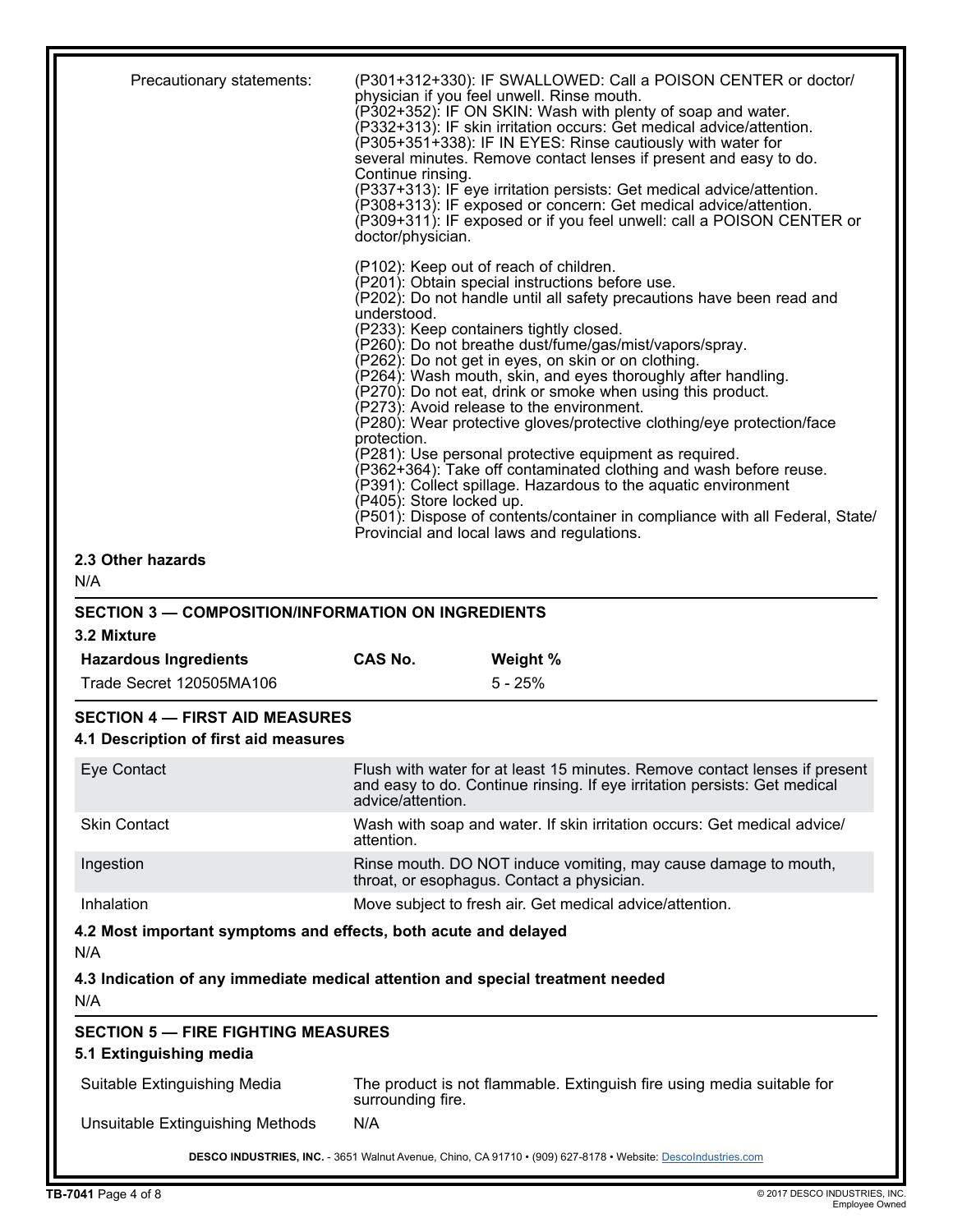#### **5.2 Special hazards arising from the substance or mixture**

Components of this product may decompose in a fire and produce irritating fumes and toxic gases.

#### **5.3 Advice for firefighters**

Move containers from fire area if it can be done without risk. Cool containers exposed to heat with water spray and remove them from the fire area if it can be done without risk. In the event of fire wear self-contained breathing apparatus (SCBA) and full protective gear.

#### **SECTION 6 — ACCIDENTAL RELEASE MEASURES**

**6.1 Personal precautions, protective equipment and emergency procedures**

Wear protective clothing. Inhalation protection. Extinguish all ignition sources.

#### **6.2 Environmental precautions**

Keep spills and cleaning runoffs out of municipal sewers and open bodies of water.

#### **6.3 Methods and materials for containment and cleaning up**

Soak up with sawdust, sand, or other absorbent material. Shovel or sweep up. Flush spill area with water. Properly dispose of solid waste.

Spill: Mop up spills immediately. Wet floor may present slip hazard.

#### **6.4 Reference to other sections**

See SECTION 13, Disposal Considerations, for information regarding the disposal of contained spills.

#### **SECTION 7 — HANDLING AND STORAGE**

#### **7.1 Precautions for safe handling**

Use in well-ventilated areas; avoid breathing vapors. Do not eat, drink, or smoke while handling this product. Keep containers closed when not in use. Empty containers should be handled with care. Avoid from freezing. For commercial and industrial use only.

#### **7.2 Conditions for safe storage, including any incompatibilities**

Storage temperature: Max. 49°C/120°F - 1°C/34°F.

#### **7.3 Specific end use(s)**

N/A

#### **SECTION 8 — EXPOSURE CONTROL / PERSONAL PROTECTION**

#### **8.1 Control parameters**

N/A

#### **8.2 Exposure controls**

#### **Individual protection measures**

| Ventilation                       | Provide general clean air dilution or local exhaust ventilation in volume<br>and pattern to prevent air contaminant concentration build-up. |
|-----------------------------------|---------------------------------------------------------------------------------------------------------------------------------------------|
| <b>Protective Gloves</b>          | If there is potential for prolonged or repeated skin contact, wear gloves for<br>the duration of anticipated exposure.                      |
| Eye Protection                    | Avoid contact with eyes. Use safety eye wear with splash guards or side<br>shields.                                                         |
| <b>Other Protective Equipment</b> | None normally required. If unable to avoid prolonged or repeated contact<br>with skin, wear protective clothing.                            |
| <b>Work/Hygienic Practices</b>    | Wash hands before eating, smoking, or using washroom facilities.                                                                            |

#### **SECTION 9 — PHYSICAL AND CHEMICAL PROPERTIES**

#### **9.1 Information on basic physical and chemical properties**

| Appearance:     | Liguid      |
|-----------------|-------------|
| Color:          | Clear green |
| Odor:           | N/A         |
| Odor Threshold: | N/A         |
| pH:             | $6.5 - 7.5$ |

**DESCO INDUSTRIES, INC.** - 3651 Walnut Avenue, Chino, CA 91710 • (909) 627-8178 • Website: DescoIndustries.com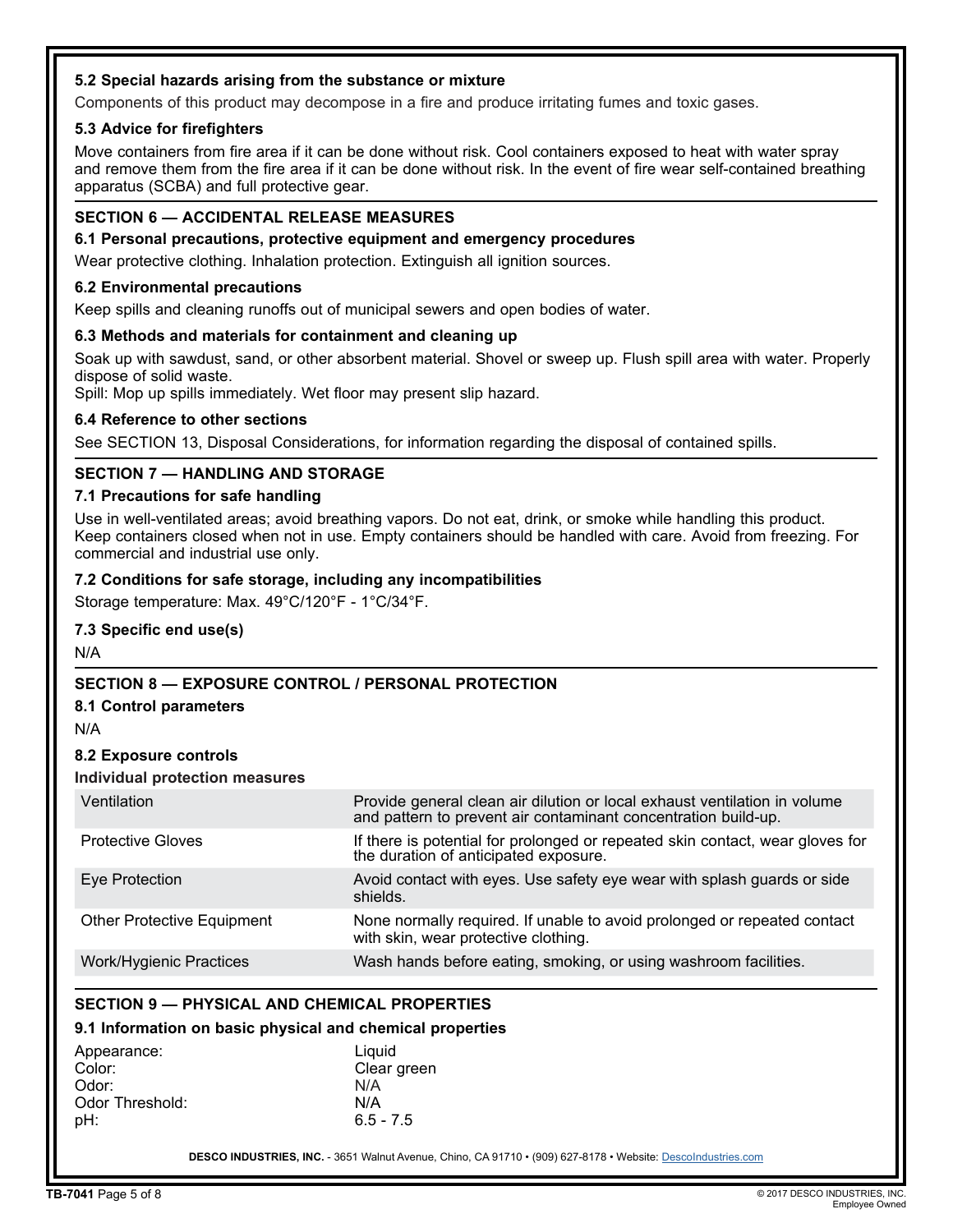#### **9.2 Other information**

VOC: 0.125% (1.305 g/L)\*

\*This product meets VOC requirements per Title 17, California Code of Regulations, Division 3, Chapter 1, Subchapter 8.5, Article 2, Section 94509.

#### **SECTION 10 — STABILITY AND REACTIVITY**

#### **10.1 Reactivity**

Stable product at normal conditions.

#### **10.2 Chemical stability**

Stable product at normal conditions.

#### **10.3 Possibility of hazardous reactions** N/A

#### **10.4 Conditions to avoid**

Temperatures above 120°F (49°C) and below 34°F (1°C). Avoid ignition sources

#### **10.5 Incompatible materials**

Avoid contamination with strong acids and oxidizing agents.

#### **10.6 Hazardous decomposition products**

Thermal decomposition may yield carbon monoxide.

#### **SECTION 11 — TOXICOLOGICAL INFORMATION**

#### **11.1 Information on toxicological effects**

| <b>Acute Effects</b>   | Inhalation               | Inhalation of mists or sprays may irritate the nose, throat, and other issues<br>of the respiratory system.                                                                                                                                                          |
|------------------------|--------------------------|----------------------------------------------------------------------------------------------------------------------------------------------------------------------------------------------------------------------------------------------------------------------|
|                        | Eye Contact              | Eye irritating. Symptoms include pain and reddening of eye tissue.                                                                                                                                                                                                   |
|                        | <b>Skin Contact</b>      | Skin irritating. May cause itching, pain and reddening.                                                                                                                                                                                                              |
|                        | Ingestion                | Ingestion may cause rash, ringing in the ears, nausea, vomiting, diarrhea,<br>difficulty speaking, drowsiness, twitching, visual disturbances, coma, and<br>kidney damage.                                                                                           |
|                        | <b>Target Organs</b>     | Eyes, Skin, Central Nervous System                                                                                                                                                                                                                                   |
| <b>Chronic Effects</b> | Inhalation/<br>Ingestion | May cause rash, ringing in the ears, nausea, vomiting, diarrhea, difficulty<br>speaking, drowsiness, twitching, visual disturbances, coma, kidney<br>damage, thyroid effects, irregular heartbeat, low blood pressure, loss of<br>appetite, and circulatory failure. |
|                        | <b>Skin Contact</b>      | Repeated exposure can lead to dermatitis (dry, red skin).                                                                                                                                                                                                            |
|                        | Target Organs            | Skin, Central Nervous System, Kidneys, Thyroid, Reproductive System.                                                                                                                                                                                                 |
|                        |                          | DESCO INDUSTRIES, INC. - 3651 Walnut Avenue, Chino, CA 91710 • (909) 627-8178 • Website: Descolndustries.com                                                                                                                                                         |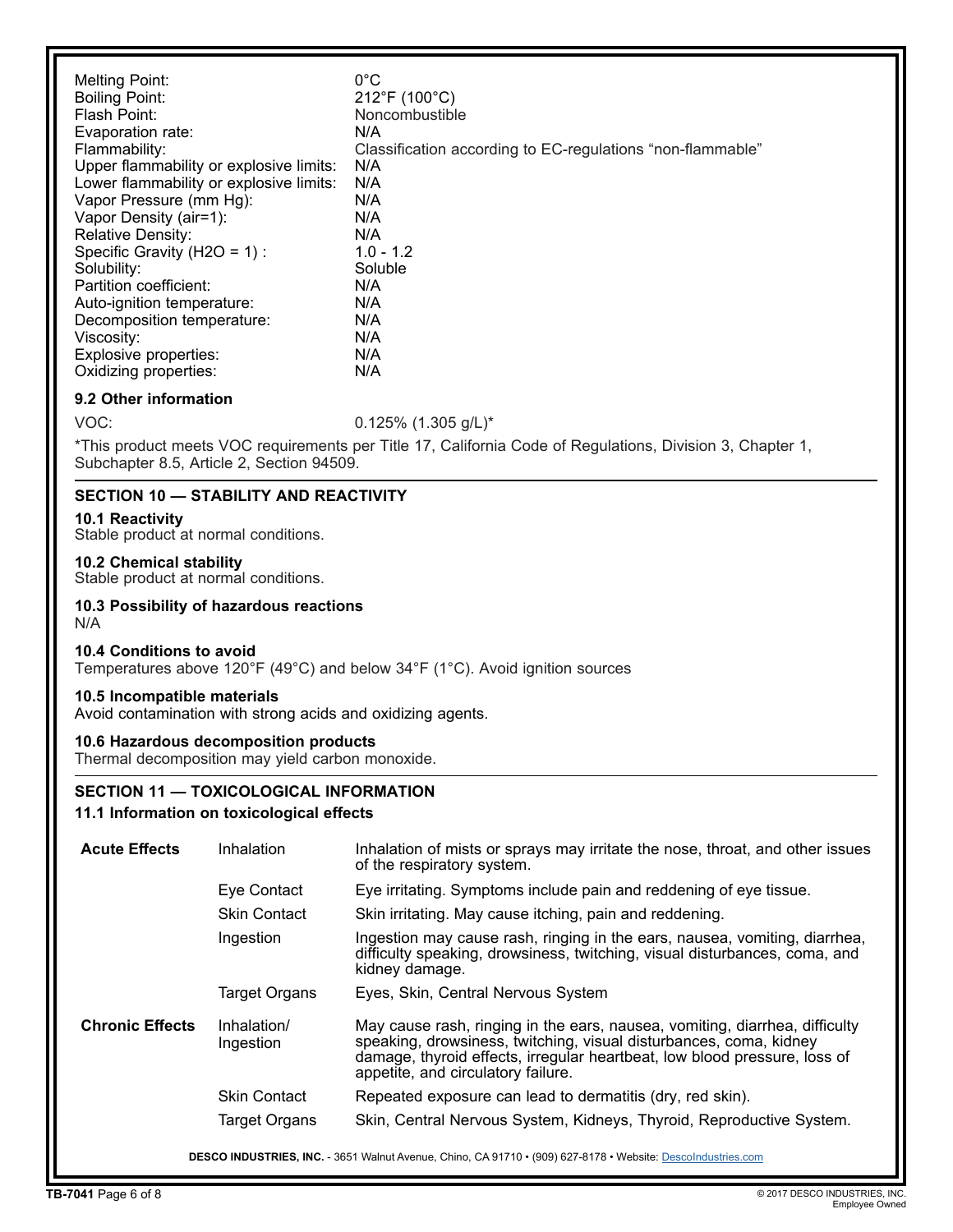| <b>Acute Toxicity:</b>                                                     |                                                                              |                         |                                                                           |  |
|----------------------------------------------------------------------------|------------------------------------------------------------------------------|-------------------------|---------------------------------------------------------------------------|--|
| Trade Secret 120505MA106                                                   | <b>Skin Toxicity</b>                                                         | (Rabbit)                | Irritating                                                                |  |
|                                                                            | Eye Toxicity                                                                 | (Rabbit)                | Moderately Irritating                                                     |  |
|                                                                            | <b>Skin Sensitization</b>                                                    |                         | Negative in Buehler Test                                                  |  |
|                                                                            | Mutagenicity                                                                 |                         | Negative in in-vitro chromosome aberration test<br>Negative in Ames test  |  |
|                                                                            | <b>Oral Toxicity</b><br><b>Inhalation Toxicity</b><br><b>Dermal Toxicity</b> | (Rat)<br>(Rat)<br>(Rat) | $LD50 = 710$ mg/kg<br>$LC50 = 5.53$ mg/L/4 hr<br>$LD50 = 2000$ mg/kg      |  |
|                                                                            | <b>Target Organ Systemic Toxicity</b>                                        |                         | Oral NOAEL* = $3.05$ mg/kg<br>Inhalation NOAEL = $0.00269$                |  |
| *NOAEL = No Observed Adverse Effect Level                                  |                                                                              |                         |                                                                           |  |
| <b>SECTION 12 - ECOLOGICAL INFORMATION</b>                                 |                                                                              |                         |                                                                           |  |
| 12.1 Toxicity                                                              |                                                                              |                         |                                                                           |  |
| Practically Non Toxic.                                                     |                                                                              |                         |                                                                           |  |
| 12.2 Persistence and degradability<br>N/A                                  |                                                                              |                         |                                                                           |  |
| 12.3 Bioaccumulative potential<br>Not likely.                              |                                                                              |                         |                                                                           |  |
| 12.4 Mobility in soil                                                      |                                                                              |                         |                                                                           |  |
| The product is aqueous and will be separated in aqueous conditions.        |                                                                              |                         |                                                                           |  |
| 12.5 Results of PBT and vPvB assessment<br>N/A                             |                                                                              |                         |                                                                           |  |
| 12.6 Other adverse effects                                                 |                                                                              |                         |                                                                           |  |
| N/A                                                                        |                                                                              |                         |                                                                           |  |
| 12.7 Additional information                                                |                                                                              |                         |                                                                           |  |
| None hazardous.                                                            |                                                                              |                         |                                                                           |  |
| <b>SECTION 13 - DISPOSAL CONSIDERATIONS</b>                                |                                                                              |                         |                                                                           |  |
| 13.1 Waste treatment methods                                               |                                                                              |                         |                                                                           |  |
| Product                                                                    | Local regulations.                                                           |                         | No special precautions. Dispose of according to all Federal, National and |  |
| 13.2 Additional information<br>N/A                                         |                                                                              |                         |                                                                           |  |
| <b>SECTION 14 - TRANSPORT INFORMATION</b>                                  |                                                                              |                         |                                                                           |  |
| This product is not classified for transport under ADR/IMDG regulations.   |                                                                              |                         |                                                                           |  |
| 14.1 UN Number                                                             |                                                                              | N/A                     |                                                                           |  |
| 14.2 UN proper shipping name                                               |                                                                              | N/A                     |                                                                           |  |
| 14.3 Transport hazard class(es)                                            |                                                                              | N/A                     |                                                                           |  |
| 14.4 Packing group                                                         |                                                                              | N/A                     |                                                                           |  |
| <b>14.5 Environmental hazards</b>                                          |                                                                              | N/A                     |                                                                           |  |
| 14.6 Special precautions for user                                          |                                                                              | N/A                     |                                                                           |  |
| 14.7 Transport in bulk according to Annex II<br>of MARPOL and the IBC Code |                                                                              | N/A                     |                                                                           |  |
|                                                                            |                                                                              |                         |                                                                           |  |

DESCO INDUSTRIES, INC. - 3651 Walnut Avenue, Chino, CA 91710 • (909) 627-8178 • Website: Descolndustries.com